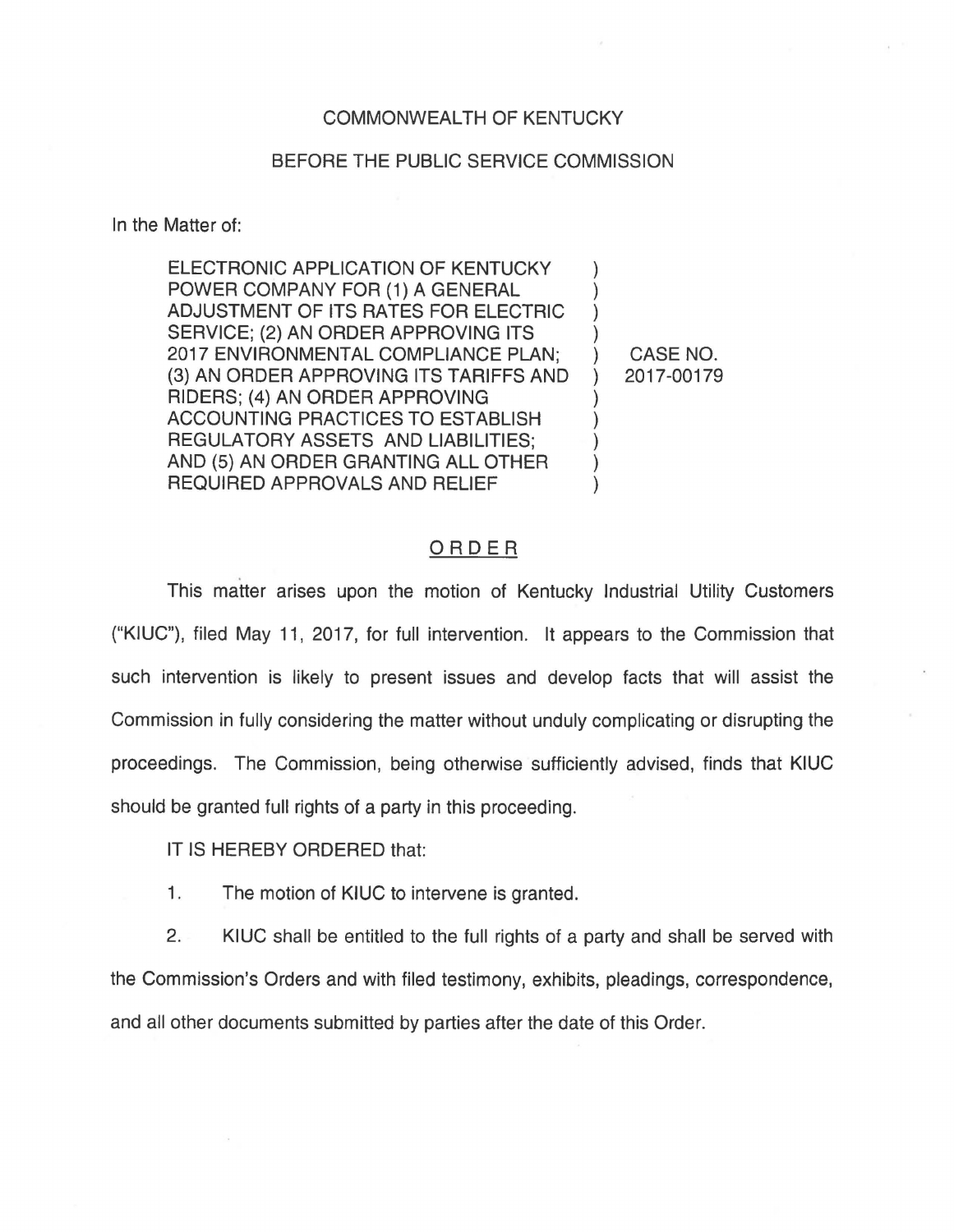3. KIUC shall comply with all provisions of the Commission's regulations, 807 KAR 5:001, Section 8, related to the service and electronic filing of documents.

4. Pursuant to 807 KAR 5:001, Section 8(9), within seven days of entry of this Order, KIUC shall file a written statement with the Commission that:

a. Certifies that it, or its agent, possesses the facilities to receive electronic transmissions; and

b. Sets forth the electronic mail address to which all electronic notices and messages related to this proceeding should be served.

By the Commission



ATTEST:

Executive Director

Case No. 2017-00179